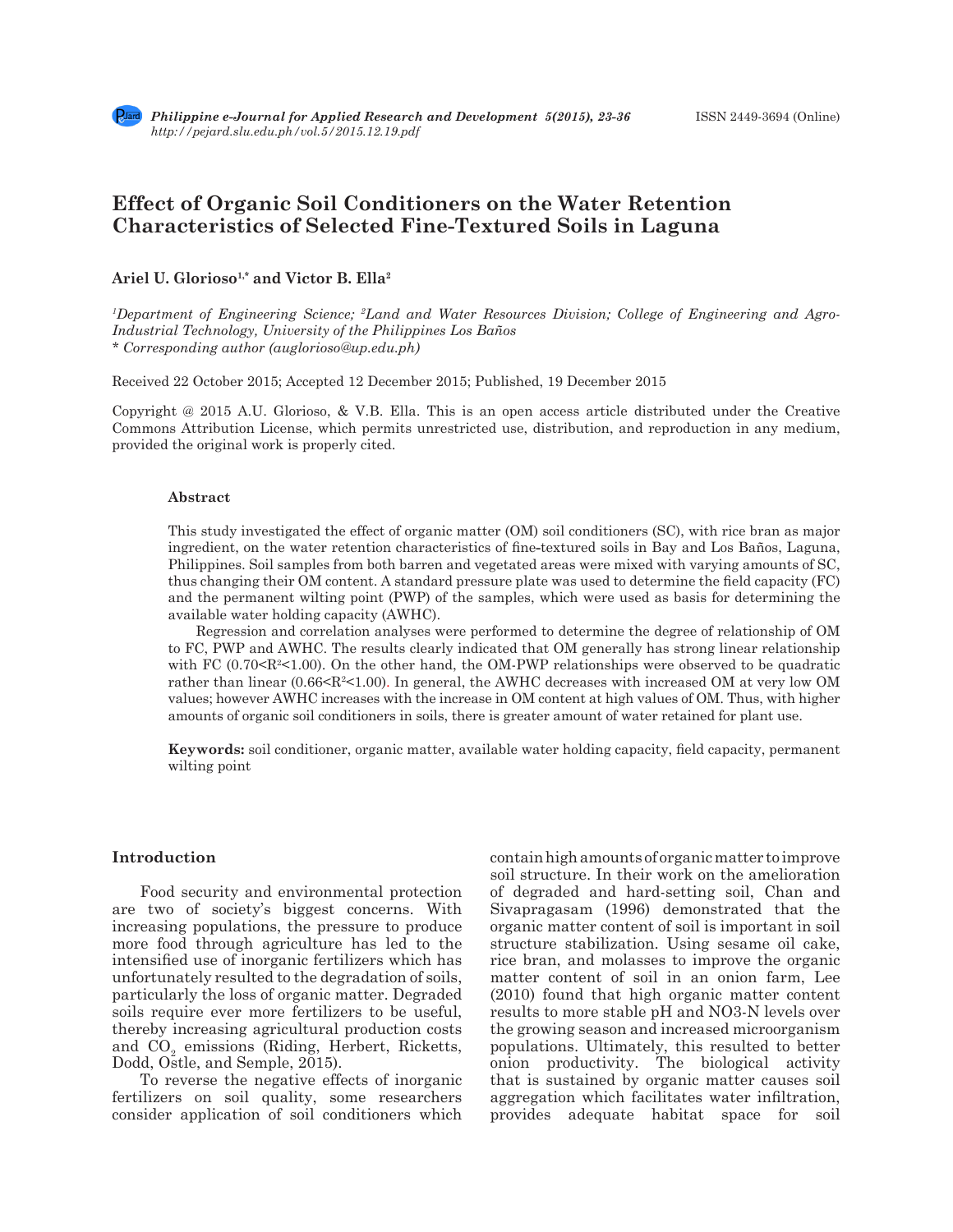organisms, facilitates oxygen supply to roots and soil organisms, and prevents soil erosion (Franzluebbers, 2002).

Organic matter is believed to increase the water holding capacity of soils, which in turn is an important aspect of water conservation processes. Some soil parameters related to water retention include field capacity (FC), permanent wilting point (PWP), and available water holding capacity (AWHC).

Field capacity approximates the optimum wetness for easy tillage and excavation, and is taken to correspond to the amount of water retained by the soil when the water potential is -33 kPa. At FC, the soil is holding the maximum amount of water useful to plants and the soil is near its lower plastic limit. Moreover, at FC, sufficient pore space is filled with air to allow optimal aeration for most aerobic microbial activity and for the growth of most plants (Brady and Weil, 2008). As such, effective water conservation management is best performed when irrigation water does not exceed FC since any excess water will only be lost to deep percolation, evaporation, or runoff (Al-Rumikhani, 2002).

Permanent wilting point is taken to be the amount of water retained by the soil when the water potential is -1500 kPa (Brady and Weil, 2008). At this condition, plants will be unable to draw water from the soil since water from the progressively smaller pores and thinner water films have lower matric water potential and tend to remain on soil grain surfaces.

The available water holding capacity is the amount of moisture the soil can store and is available for use by plants. It is the water held between FC and PWP in the water retention curve (USDA, 1998). AWHC is a major hydraulic property that governs soil functioning in ecosystems. Data on AWHC are used in hydrology, agronomy, meteorology, ecology, environmental protection, and many other fields related to soils (Rawls, Pachepsky, Ritchie, Sobecki, &Bloodworth, 2003). It is also extensively used in determining the net irrigation application depth for a given crop for purposes of irrigation system planning and design.

Although organic matter has generally been known to increase the water handling capacity of soils, some studies have shown contradictory results with some authors claiming that organic matter content is not useful in estimating soil water retention. Rawls et al. (2003) attribute this contradiction to other soil properties such as texture and initial organic carbon content. For example, in sandy soils with high initial organic carbon content, soil water retention is also high but the opposite happens in fine-textured soils. Working on the same principle, Balland, Pollaco, and Arp (2008) considered the textural characteristics of soil in estimating the values of FC and PWP using the organic matter content of soil.

Despite some reported contradictions on the effect of organic matter on soil water retention, most studies uphold the widely accepted and verified view that organic matter improves water retention. One compelling evidence to this outcome is the result of the research conducted by Rasool, Kukal, and Hira (2008) on the long-term (32 years) effect of organic matter application in the form of farmyard manure versus that of inorganic fertilizers  $(N_{100}P_{50}K_{50}, N_{100}P_{50},$  and  $N_{100}$  on soil water retention. In all comparisons made for soil depths of 0-60 cm, soils with high organic matter manifested better water holding capacities.

In the Philippines, there are currently no reported studies on the effect of organic matter or soil conditioners on soil water retention characteristics. As such, this study was designed to validate and quantify the relationships between organic matter (OM) content and water-retention characteristics, namely FC, PWP, and AWHC, in the Philippine setting through use of soil conditioners from rice bran. In particular, soils in Bay and Los Baños, Laguna were used in this research. Relationships that will be established from this study may be used in determining values of OM content that could provide the greatest AWHC. A high AWHC is desired since it means low surface runoff during storm events and possibly low chance of flash floods as well.

## **Materials and Methods**

### *Soil Sampling*

Soil samples were taken from the two sites in Laguna. The first site is located at the municipality of Los Baños, Laguna, Philippines (see Figure 1). Textural classification and soil series of the area belongs to Macolod clay loam covering an area of 5,740 hectares. The topographic feature of Los Baños is rolling to hilly and mountainous characterized by a good drainage. The course skeleton on the surface soil and the upper subsoil is a mixture of rounded and angular fragments of andesite rocks. Crops grown in the area include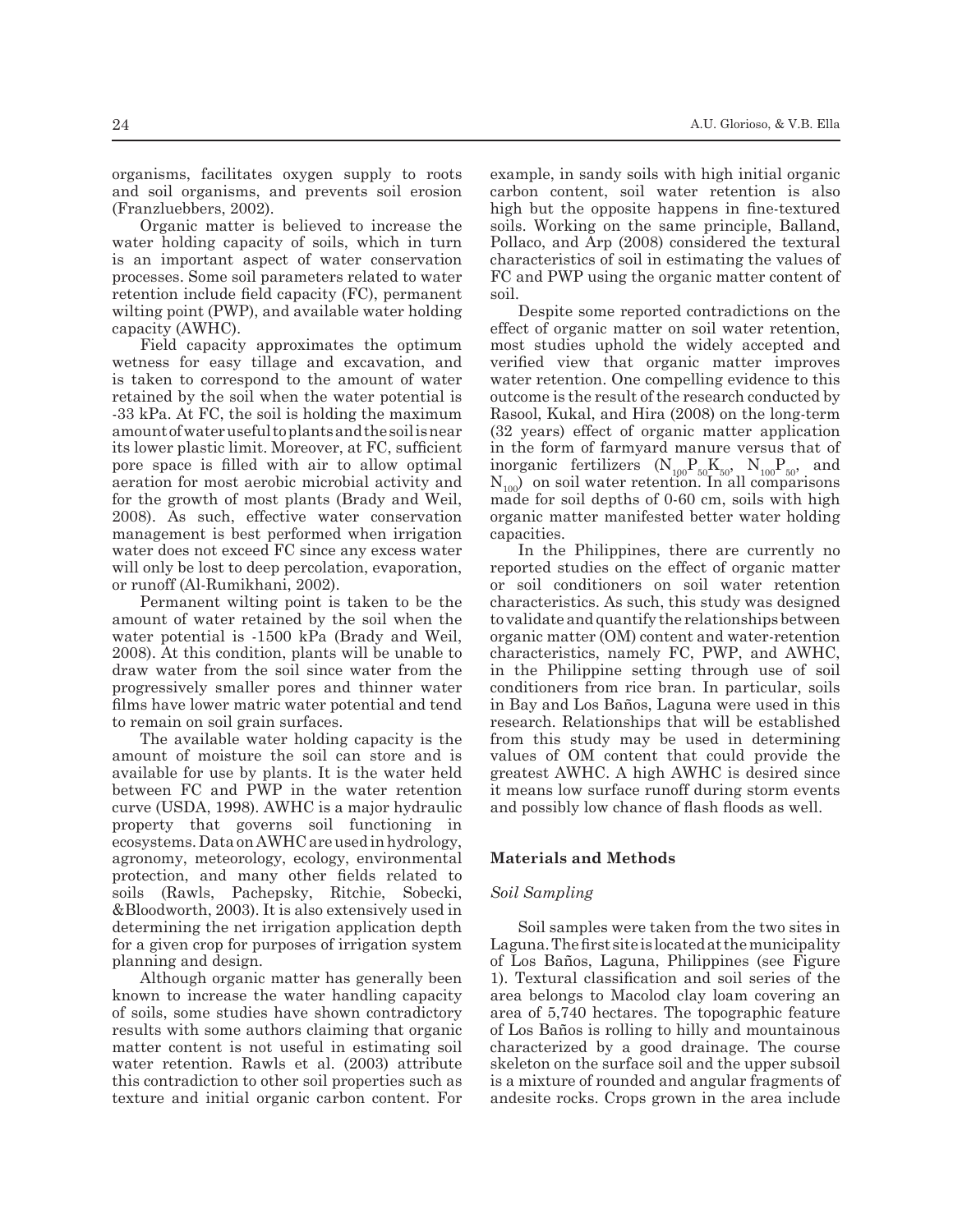rice, bananas, root crops, sugar cane, corn, lanzones and coconuts (Mendoza 2005).

The samples were taken from an area along Pili drive within the University of the Philippines Los Baños. About 7 kg of soil was taken from barren land and another 7 kg from a nearby vegetated area. Barren lands refer to areas with soils that are generally exposed. Vegetated lands are non-tilled areas that are generally covered with tall grasses and bushes. With a liquid limit ranging from 33.4% to 34.9% and a plasticity index ranging from 7.2% to 9.8%, the soil is organic silty clay with low plasticity.

The second sampling area is located at Bay, Laguna (see Figure 1), whose topography is characterized from level to undulating and consisting of flood plains with wide terraces. Annually, two rice crops are grown because of the availability of irrigation water (Mendoza 2005). The textural classification and soil series in this location belongs to Calumpang clay. This type of soil represents that of one of the best lowland rice areas of the province of Laguna.

The soil samples were taken from barangay Puypuy, Bay, Laguna. Again, about 7 kg of soil was taken from a barren area and another 7 kg from a nearby vegetated area. With a liquid limit ranging from 36.9% to 40.9% and a plasticity index ranging from 8.4% to 13.0%, the soil is organic silty clay with low plasticity.

Measured from the surface, all soil samples were obtained from a depth of 0-20 cm.

## *Soil Preparation and Sample Mixing*

All soil samples were air dried for a week, pulverized, and passed through a number-40 screen by mechanical shaking for five minutes.

Each sample was then divided into four. Three parts were mixed with different concentrations of soil conditioners (1%, 5%, and 10%) and one part served as control. The choice of concentrations of soil conditioners used was based on actual field application rates and possible accumulation in soils during field application. The soil conditioners were in powdered form, with rice bran as major ingredient. Figure 2 illustrates the soil sampling and mixing procedures used and Figure 3 shows the examples of these soils. Prior to the AWHC test, all samples were evaluated for their organic matter content at the Agricultural Systems Cluster, College of Agriculture, University of the Philippines Los Baños, College, Laguna.

## *Field Capacity*

Sixteen small PVC containers were filled with approximately 15 g of dry soil samples. The soil samples and also a porous ceramic plate were then soaked in water for 24 hours. After soaking,



**Figure 1.** Location map of the sampling sites (source: https://earth.google.com). Location map of Bay and Los Baños, Laguna (source: en.wikepedia.org).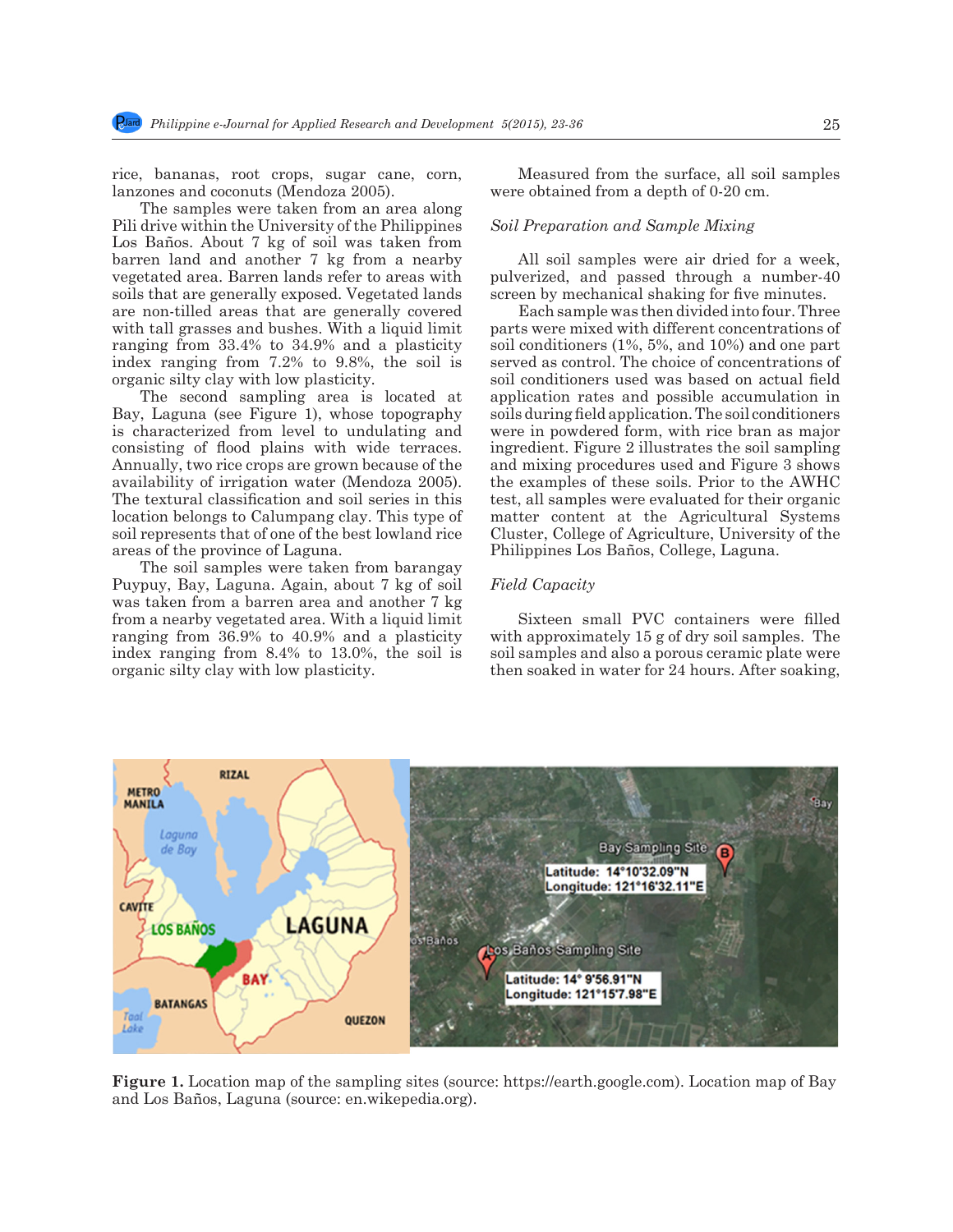

**Figure 2.** Origin of samples and soil conditioner mixes.



**Figure 3.** Examples of soil sample mixes.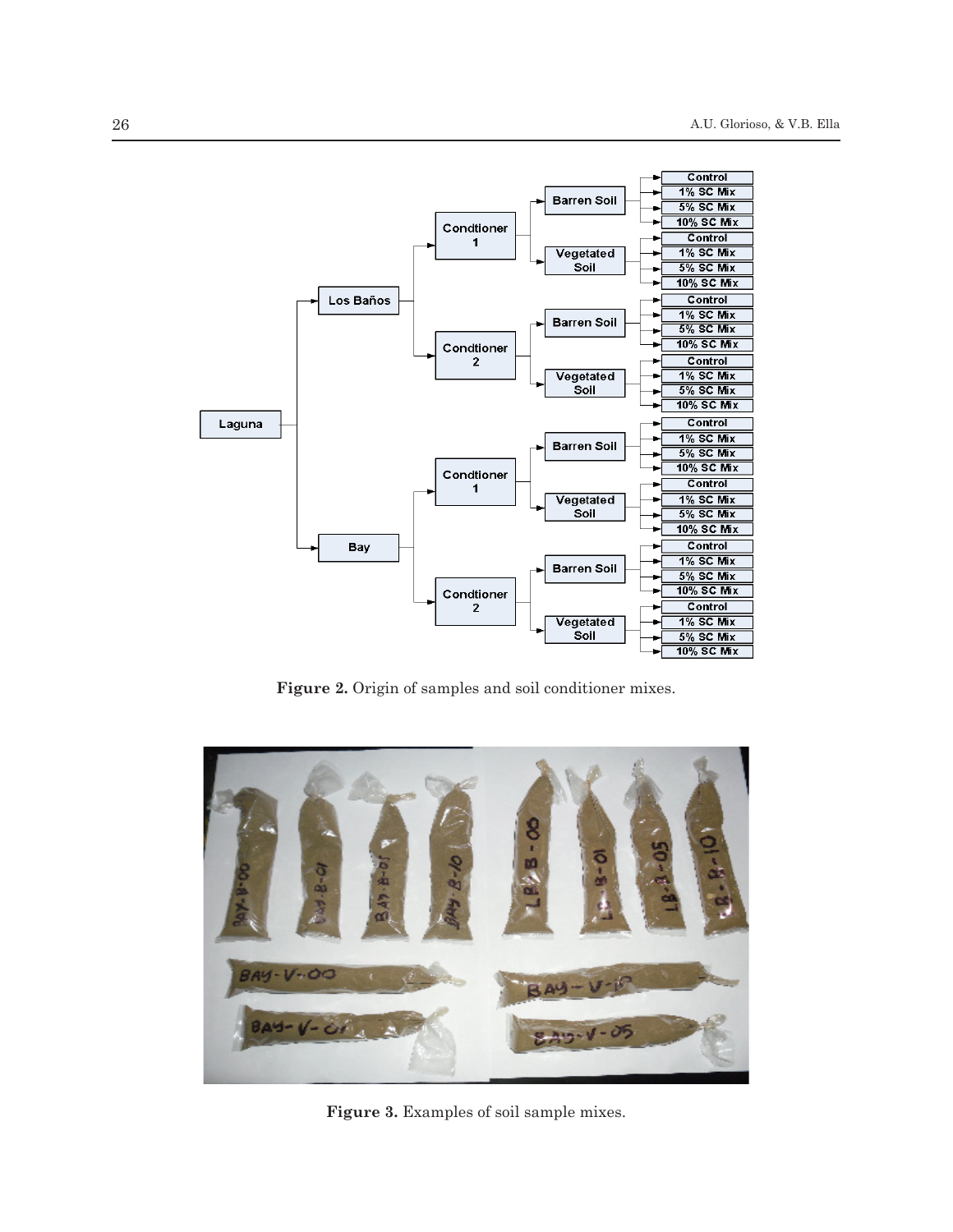the ceramic plate with the samples was placed inside the pressure plate. The soil samples were subjected to 1/3 atm of suction pressure until no water is leaving the plate. After the mass of each soil sample was determined, the soil was dried in an oven for at least 24 hours at 105ºC. The difference in mass before and after drying determined the moisture content that corresponds to the field capacity (see Equation 1).

$$
FC = (W_{FC} - W_{DRY})/W_{FC} \times 100
$$
 (Equation 1)

## *Permanent Wilting Point*

The procedure for determining the permanent wilting point was the same as that for determining the field capacity except that this time the soil samples were subjected to a pressure of 15 atm. The difference in mass before and after drying determined the moisture content that corresponds to the permanent wilting point (see Equation 2).

$$
PWP = (W_{PWP} - W_{DRY})/W_{PWP} \times 100
$$
 (Equation 2)

#### *Available Water Holding Capacity*

The differences between the moisture contents at field capacity and permanent wilting point were taken. This yielded the Available Water Holding Capacity (see Equation 3).

 $AWHC = FC - PWP$  (Equation 3)

#### *Data Evaluation and Statistical Analysis*

The FC, PWP, and ASWC of each sample were plotted against organic matter content. The dependence of most of the mentioned properties on the organic matter content was measured through simple linear regression. However, for the available soil water capacity, a quadratic equation was utilized, as the graphs for this property consistently follow a curve for this type of equation. The strengths of relationships were quantified through the coefficient of determination  $(R^2)$ .

## **Results and Discussion**

## *Analysis of Soils and Soil Conditioners*

Results of the soil analyses are shown in Table 1. Generally, soils from vegetated areas contain significantly higher amounts of organic matter than soils from barren areas. This is consistent with the observation of Dominguez, Camilobedano, and Becker (2010) that the soil organic carbon is influenced by tillage practices with lesser tillage corresponding to higher organic carbon content.

The soil conditioners used were organic. Thus, the chemical analysis of the soil conditioners revealed that they have very high organic matter content. As shown in Table 2, Soil Conditioner 1 (SC1) and Soil Conditioner 2 (SC2) have 76.86% and 73.93% organic matter content, respectively.

On the contrary, the nitrogen (N), phosphorus (P), and potassium (K) are of very small quantities. As the amounts of soil conditioners to be mixed with the samples only range from 0 to 10 percent, the effects of NPK to the soil properties were considered negligible for this particular study.

**Table 1.** Organic matter (%) content of the soil samples.

| <b>Soil Condition</b> | Los Baños | Bay   |
|-----------------------|-----------|-------|
| Barren                | 2.73      | 1.54  |
| Vegetated             | 6.77      | 4 O 1 |

**Table 2.** Basic chemical properties of the soil conditioners.

| Component  | SC1   | SC <sub>2</sub> |
|------------|-------|-----------------|
| $%$ OM     | 77.86 | 73.93           |
| %N         | 1.68  | 1.22            |
| % $P_2O_5$ | 1.22  | 1.86            |
| % $K_2O$   | 1.34  | 2.32            |
| pH         | 5.6   | 5.8             |

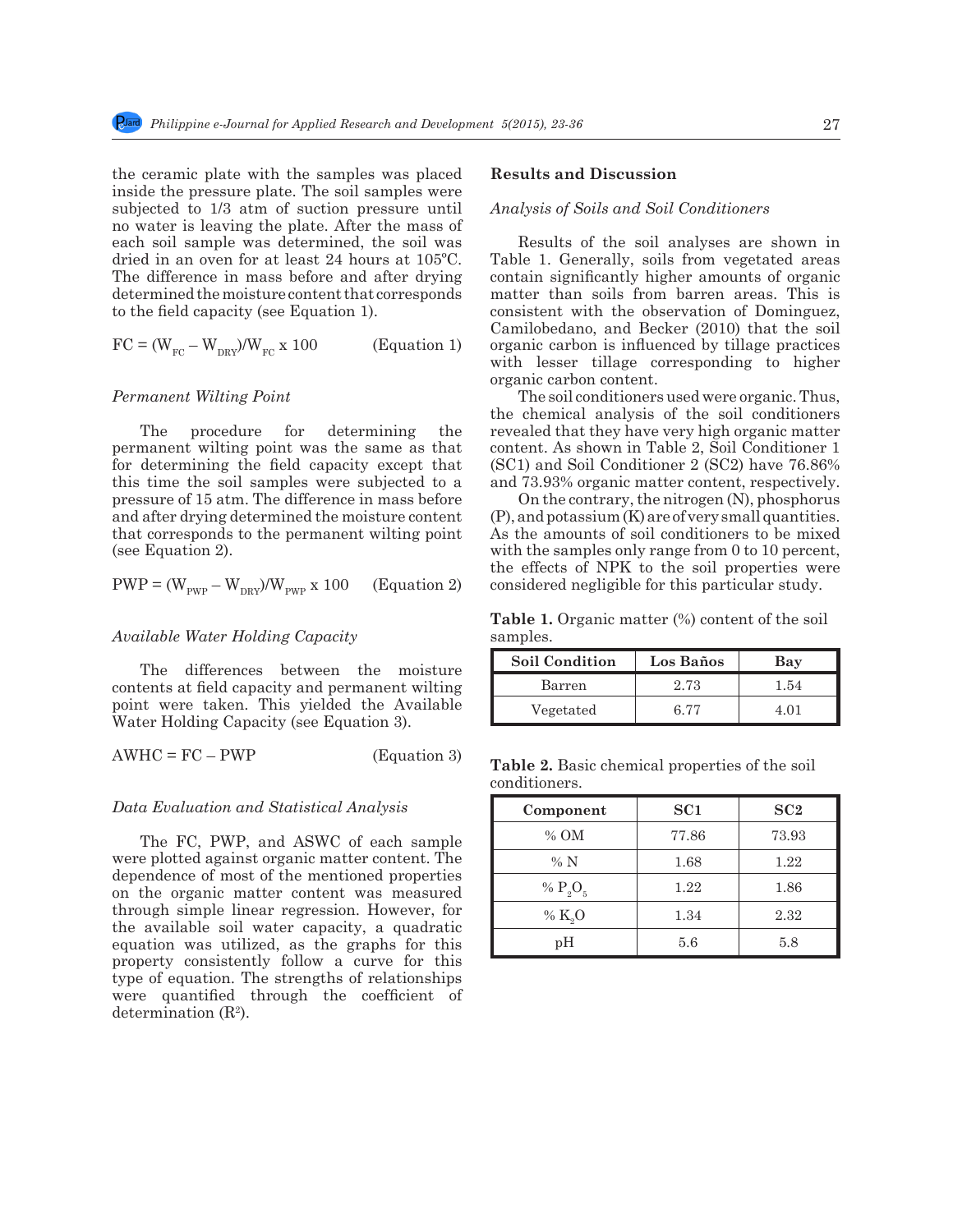## *Organic Matter Content and Field Capacity*

Tables 3 and 4 show the effect of increasing the concentrations of SC on FC, for soil samples taken from Los Baños and Bay, Laguna, respectively. Significant increases in FC were observed for the 5% and 10% mixes. However, for the 1% mixes, three out of eight values exhibited lower FC values relative to the control. This implies that FC does not vary significantly with OM conditioning at low OM contents.

The correlation between OM and FC for SC1 and SC2 for samples taken from Los Baños, Laguna are shown in Figures 4 and 5, respectively. The coefficients of determination observed range from 0.92 to 1.00 for individual analyses. These are all above the lower limit at 5% level of significance. This indicates that the changes in FC are strongly affected by the OM content of the samples. The combination of data from the barren and vegetated areas also shows strong correlation between OM and FC. For SC1, the coefficient of determination was 0.90; for SC2, it was 0.91. This result also shows that the relation between OM and FC for the sampling areas in Los Baños is not significantly affected by land-cover conditions.

| $\%$      | SC1    |           | SC <sub>2</sub> |           |
|-----------|--------|-----------|-----------------|-----------|
| SC<br>Mix | Barren | Vegetated | <b>Barren</b>   | Vegetated |
| 0%        | 44.0   | 45.5      | 39.6            | 42.2      |
| $1\%$     | 44.3   | 45.3      | 40.3            | 41.2      |
| 5%        | 46.3   | 47.5      | 42.6            | 44.5      |
| 10%       | 49.2   | 51.4      | 43.4            | 47.5      |

**Table 3.** Observed values of field capacity at various SC concentrations under barren and vegetated condition for Los Baños soil.

**Table 4.** Observed values of field capacity at various SC concentrations under barren and vegetated condition for Bay soil.

| $\%$<br>SC | SC1    |           | SC2           |           |
|------------|--------|-----------|---------------|-----------|
| Mix        | Barren | Vegetated | <b>Barren</b> | Vegetated |
| $0\%$      | 50.5   | 41.8      | 43.6          | 42.6      |
| $1\%$      | 50.4   | 48.1      | 45.8          | 44.4      |
| 5%         | 50.8   | 48.8      | 47.5          | 46.6      |
| 10%        | 54.3   | 51.8      | 50.5          | 49.4      |



**Figure 4.** Relationship of OM and FC for Los Baños soil using SC1.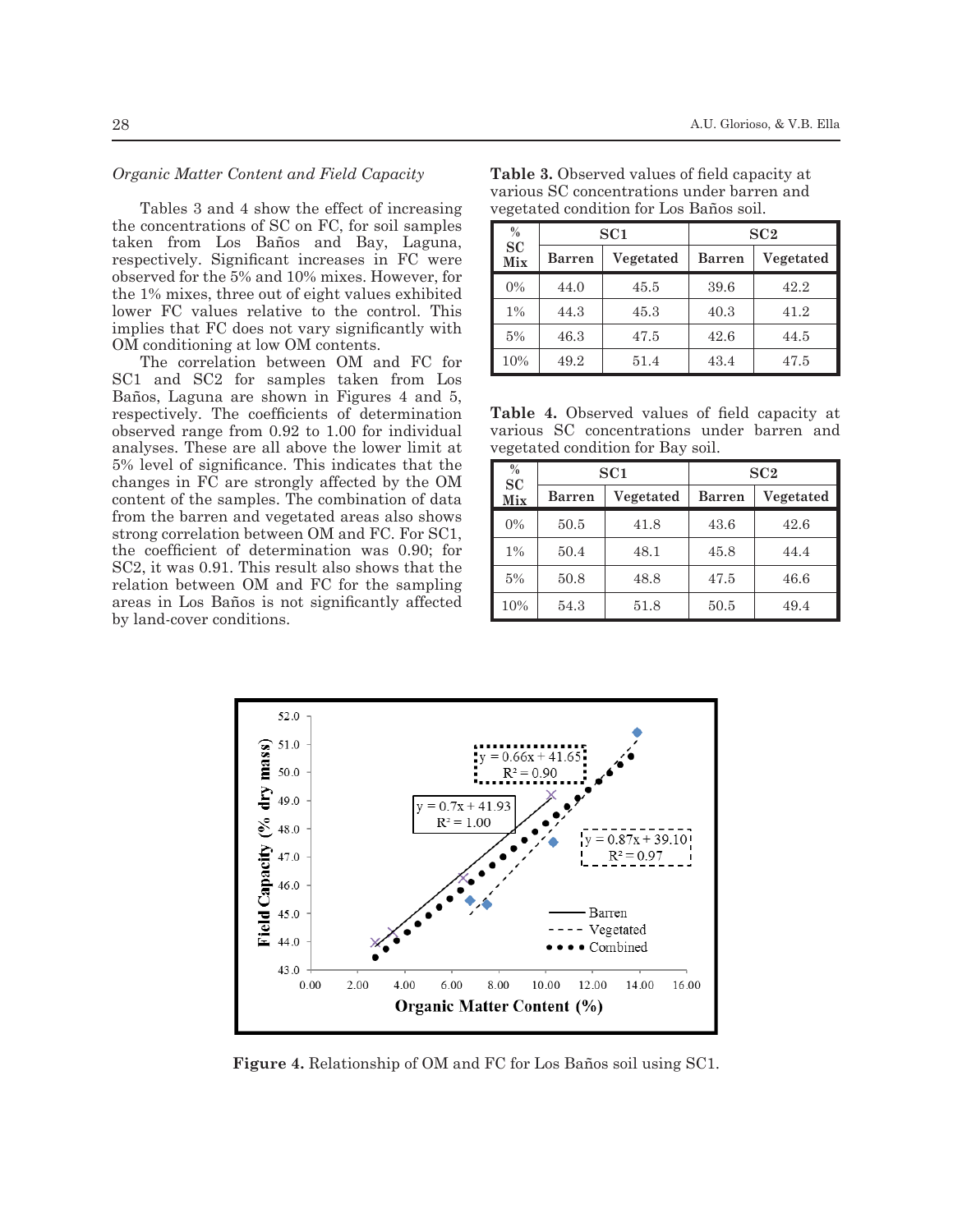

**Figure 5.** Relationship of OM and FC for Los Baños soil using SC2.

Figures 6 and 7 present the effect of OM on FC with changing values of OM for soils from Bay, Laguna, for SC1 and SC2, respectively. The coefficient of determination for the barren and the vegetated area using SC1 are 0.82 and 0.70, respectively. Also, a very low explained variance of 0.16 resulted from combining the data from the two sampling areas. This could indicate that the relationships between OM and FC for barren and for vegetated areas with this treatment behave differently, as affected by land-cover conditions.



**Figure 6.** Relationship of OM and FC for Bay soil using SC1.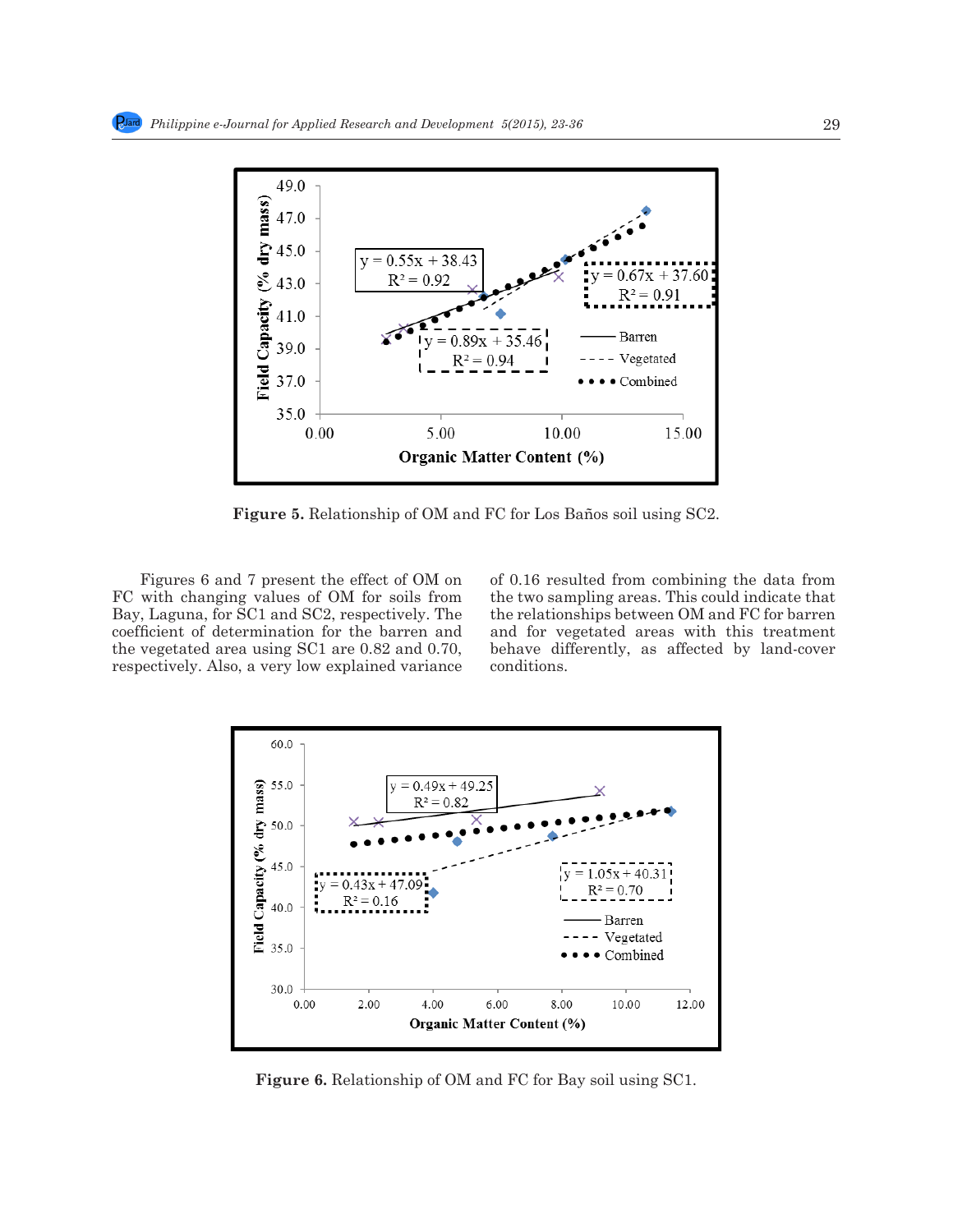

**Figure 7.** Relationship of OM and FC for Bay soil using SC2.

On the other hand, a very strong relationship exists between OM and FC with the use of SC2. The values for the explained variance are 0.95 and 0.97 for barren and vegetated areas, respectively. The explained variance for the combined data shows a value of 0.65, which shows highly significant correlation.

However, analysis using all observed values for OM and FC shows a very high correlation between OM and FC (Figure 8). The value of the coefficient of determination of 0.45 is much higher than the lower limit of 0.20 for 1% level of significance. Equation 4 shows the relationship between OM and FC, based on the combined data.

$$
FC = 0.72(OM) + 41.02
$$
 (Equation 4)

Overall, the change in FC is strongly affected by the change in OM. This is shown by very high values of the coefficients of determination. Also, in most cases, the changes in FC become more abrupt as the OM increases in value. This could have an implication on the AWHC. Abrupt changes in AWHC could be expected at high values of OM.



**Figure 8.** Relationship of OM and FC using all observed values.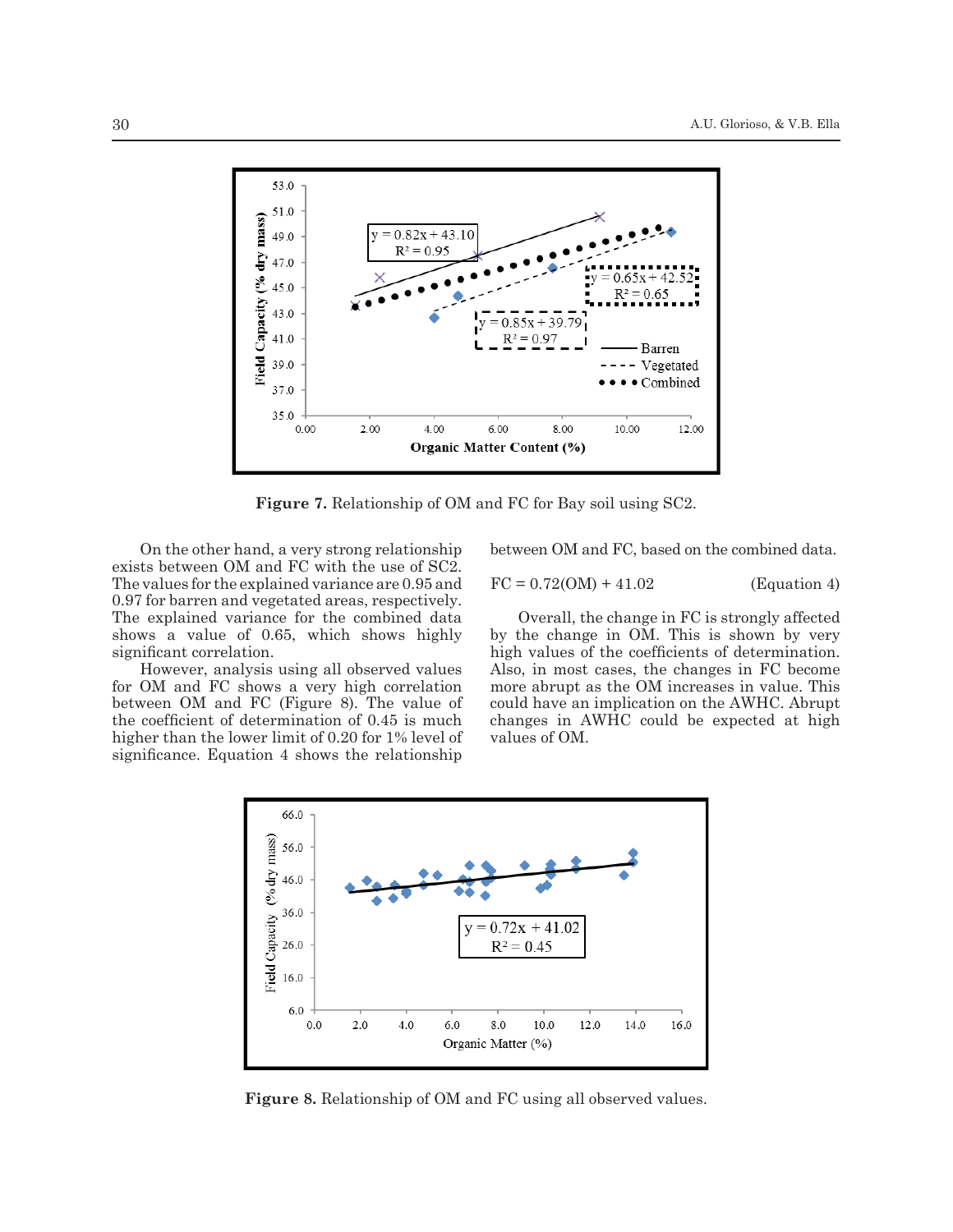*Organic Matter Content and Permanent Wilting Point*

Tables 5 and 6 present the effect of increasing the concentration of the soil conditioners on the PWP of soils for samples taken from Los Baños and Bay, respectively. From 1% to 10% SC mixes, there were significant increases in the PWP observed. It could be noticed, however, that in most cases the PWP increase is more sensitive at low organic carbon content. There were slight changes, after shifting from 5% to 10% mix.

**Table 5.** Observed values of permanent wilting point at various SC concentrations under barren and vegetated condition for Los Baños soil.

| $\%$<br><b>SC</b> | SC1           |           | SC <sub>2</sub> |           |
|-------------------|---------------|-----------|-----------------|-----------|
| Mix               | <b>Barren</b> | Vegetated | <b>Barren</b>   | Vegetated |
| $0\%$             | 23.7          | 19.5      | 27.6            | 29.6      |
| $1\%$             | 24.5          | 21.2      | 28.8            | 31.9      |
| 5%                | 28.8          | 26.8      | 30.9            | 32.0      |
| 10%               | 25.0          | 29.5      | 33.3            | 32.6      |

and vegetated condition for Bay soil. **% SC Mix SC1 SC2 Barren Vegetated Barren Vegetated** 0% | 25.4 | 16.2 | 28.2 | 30.9 1% 25.9 27.8 34.4 37.0 5% | 28.6 | 24.6 | 38.8 | 39.1 10% 28.1 25.9 39.2 37.9

**Table 6.** Observed values of permanent wilting point at various SC concentrations under barren

In Figure 9, the correlation between OM and PWP for samples from Los Baños with SC1 treatments is illustrated. It is apparent that the correlation between OM and PWP is not linear but quadratic. The values of the explained variance for both barren and vegetated areas are very high at 0.97 and 1.00 for barren and vegetative areas, respectively. However, the two curves have different trends. Combining the data would give a very low value of explained variance. This implies that the difference in land-cover conditions affect the relationship of OM and PWP for the soil treated with SC1.



**Figure 9.** Relationship of OM and PWP for Los Baños soil using SC1.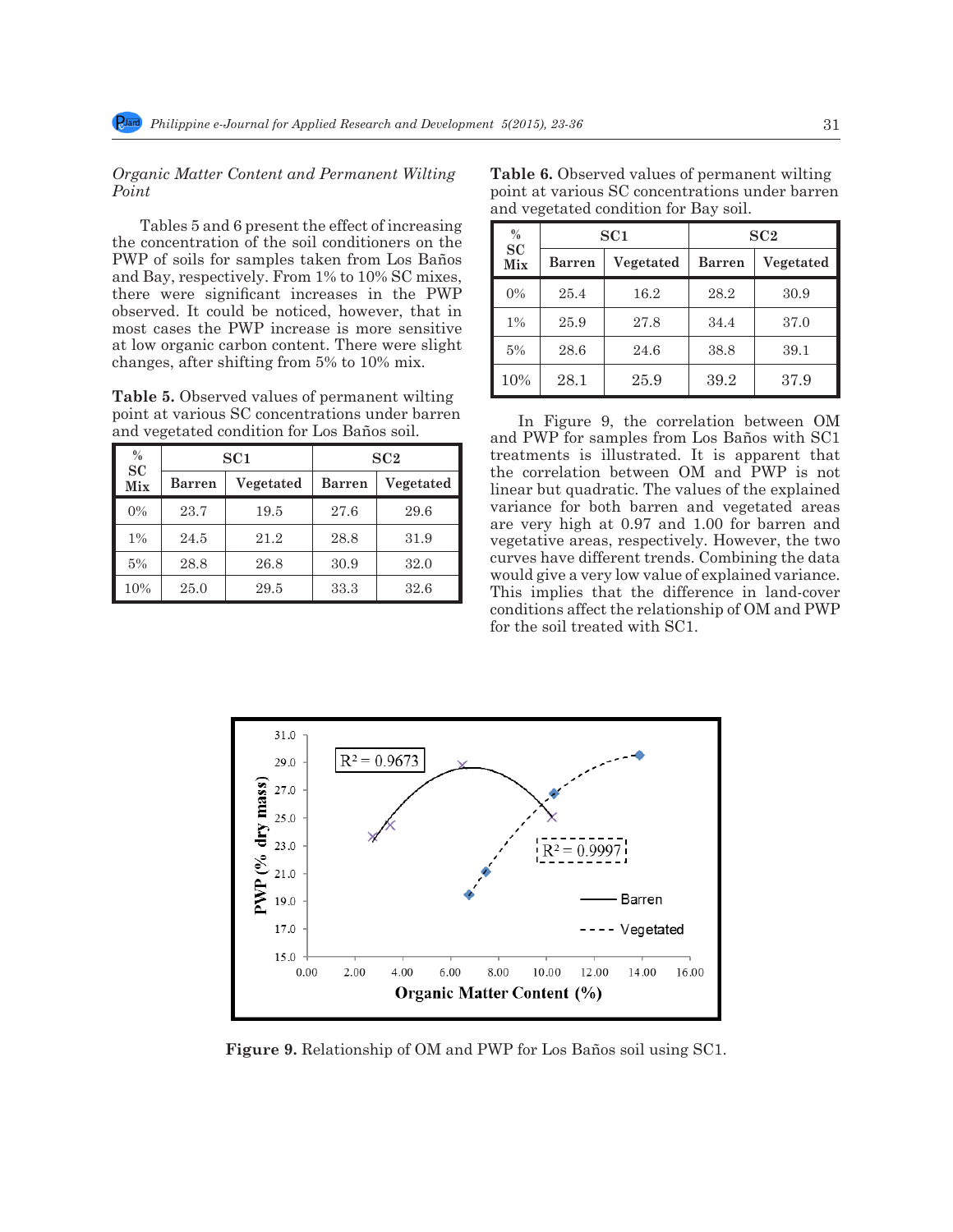Figure 10 shows the same relationships but with the use of SC2. Similarly, the plots followed a quadratic curve path instead of a line. This could be attributed to the effect of the added soil conditioner to the soil particle size distribution, which then affects the water suction head (Ding, Zhao, Feng, Peng, and Si, 2016). Also, good correlations existed between OM and PWP. The explained variance for the samples from a barren area went as high as 0.99. The combined data also yielded a very significant correlation coefficient of 0.87. This is much higher than 0.70, which is the minimum value for 1% level of significance. This suggests that the difference in land cover condition does not significantly affect the relationship between OM and PWP for Los Baños soil treated with SC2.

The OM and PWP relationship for Bay soil using SC1 is illustrated in Figure 11. Similar to the trends from previous OM-PWP relations, the data followed a quadratic curve. Although the  $R<sup>2</sup>$  for the samples from the vegetated area was very low, the  $R^2$  for the samples from the barren area was as high as 0.99. Also, correlation does not exist with the combination of the two sets of samples. Since the two sets of samples exhibit



**Figure 10.** Relationship of OM and PWP for Los Baños soil using SC2.



**Figure 11.** Relationship of OM and PWP for Bay soil using SC1.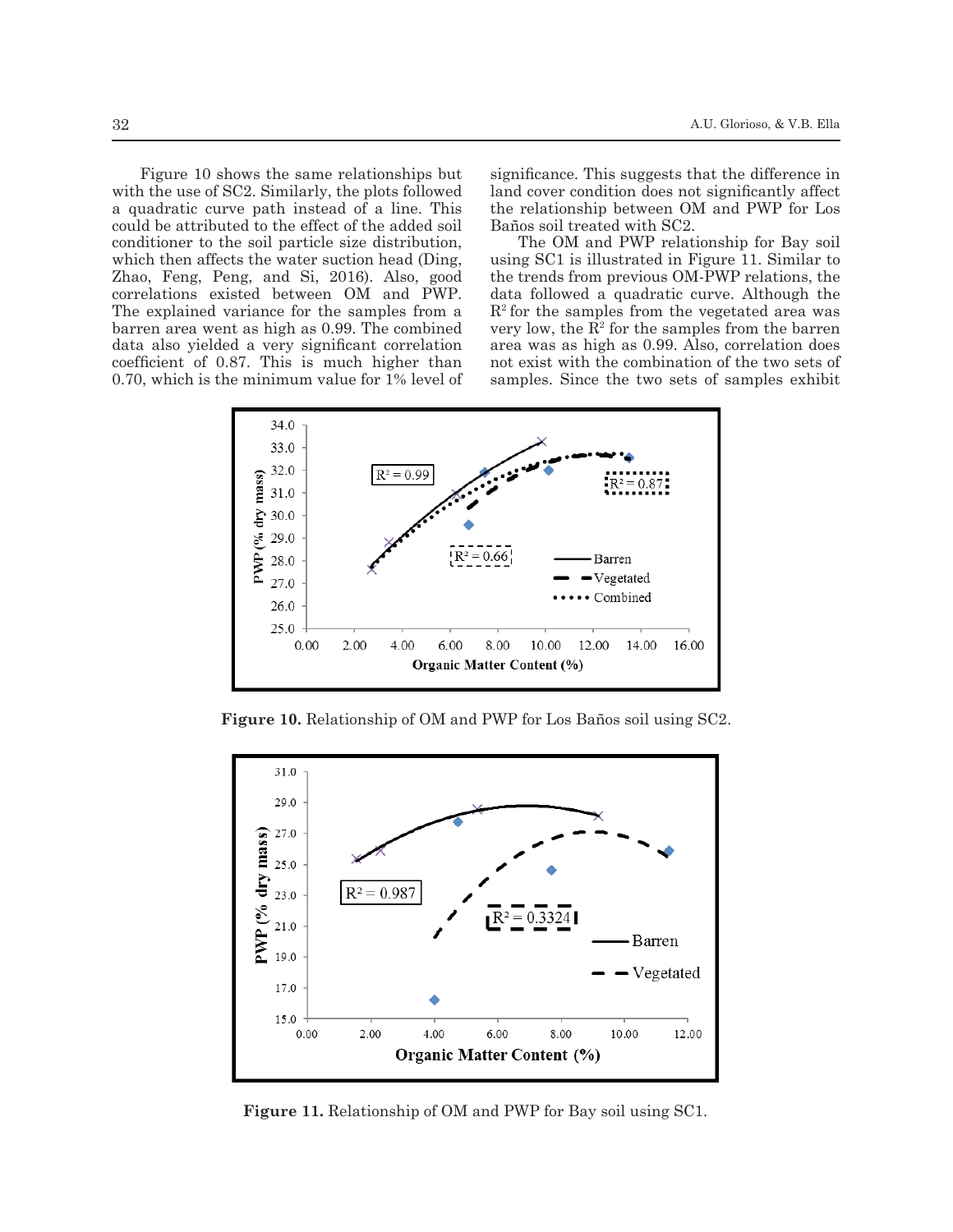

**Figure 12.** Relationship of OM and PWP in Bay using SC2.

different trends in correlating OM and PWP, results suggest that the OM-PWP relationship was significantly affected by the presence or absence of vegetation.

Figure 12 presents the OM and PWP relationships of samples from Bay using SC2. Again, there is a stronger correlation for the samples from the barren area  $(R^2 = 0.92)$ compared to those from the vegetated area  $(R^2 =$ 0.79). A highly significant relationship, however, was established after combining the data as reflected by the coefficient of determination of 0.75. This is relatively higher than 0.70 for 1% level of significance.

It can be observed from the previous OM-PWP plots that PWP increases with OM to a certain threshold level and then decreases afterwards. However, the maximum PWP values are not the same for all samples. Table 7 shows the threshold values of OM where PWP would be at its peak beyond which it begins to decrease. The amount of OM should be well above the threshold value if high AWHC is desired for a particular soil. In order to be certain, as shown in the table, the OM should be well above 15.9% for good soil water retention.

No significant relationship between OM and PWP can be established (Figure 13). This is shown by a very low value of  $\mathrm{R}^2$  equal to 0.02. This shows that factors coming from the differences in origin of the soil samples affected the OM-PWP relationships.

In general, PWP tends to increase with increasing OM. These increases are initially abrupt but become gradual as OM increases. With this, it could be expected that the AWHC might decrease at increasing OM at very low initial OM values, but may start to increase as OM increases further.

**Table 7.** Threshold values of organic matter content at maximum values of PWP

| Soil                | SC | <b>Organic Matter</b><br>Content (%) |           |  |
|---------------------|----|--------------------------------------|-----------|--|
| <b>Source</b>       |    | <b>Barren</b>                        | Vegetated |  |
| Los Baños           |    | 6.89                                 | 14.34     |  |
| Los Baños           | 2  | 15.9                                 | 12.11     |  |
| Bay SC1             |    | 6.92                                 | 8.97      |  |
| Bay SC <sub>2</sub> | 2  | 7.1                                  | 8.69      |  |

## *Organic Matter Content and Available Water Holding Capacity*

The relationships between OM and AWHC are illustrated in Figures 14 and 15 for Los Baños and Bay soils, respectively. Hypothetically, the AWHC should increase with increasing OM. In Figure 14, however, barren SC2 shows a decrease in AWHC. This behavior is possible with fine-textured soils. Rawls et al. (2003) explained that at low OM content, fine-textured soils could decrease in AWHC with an increase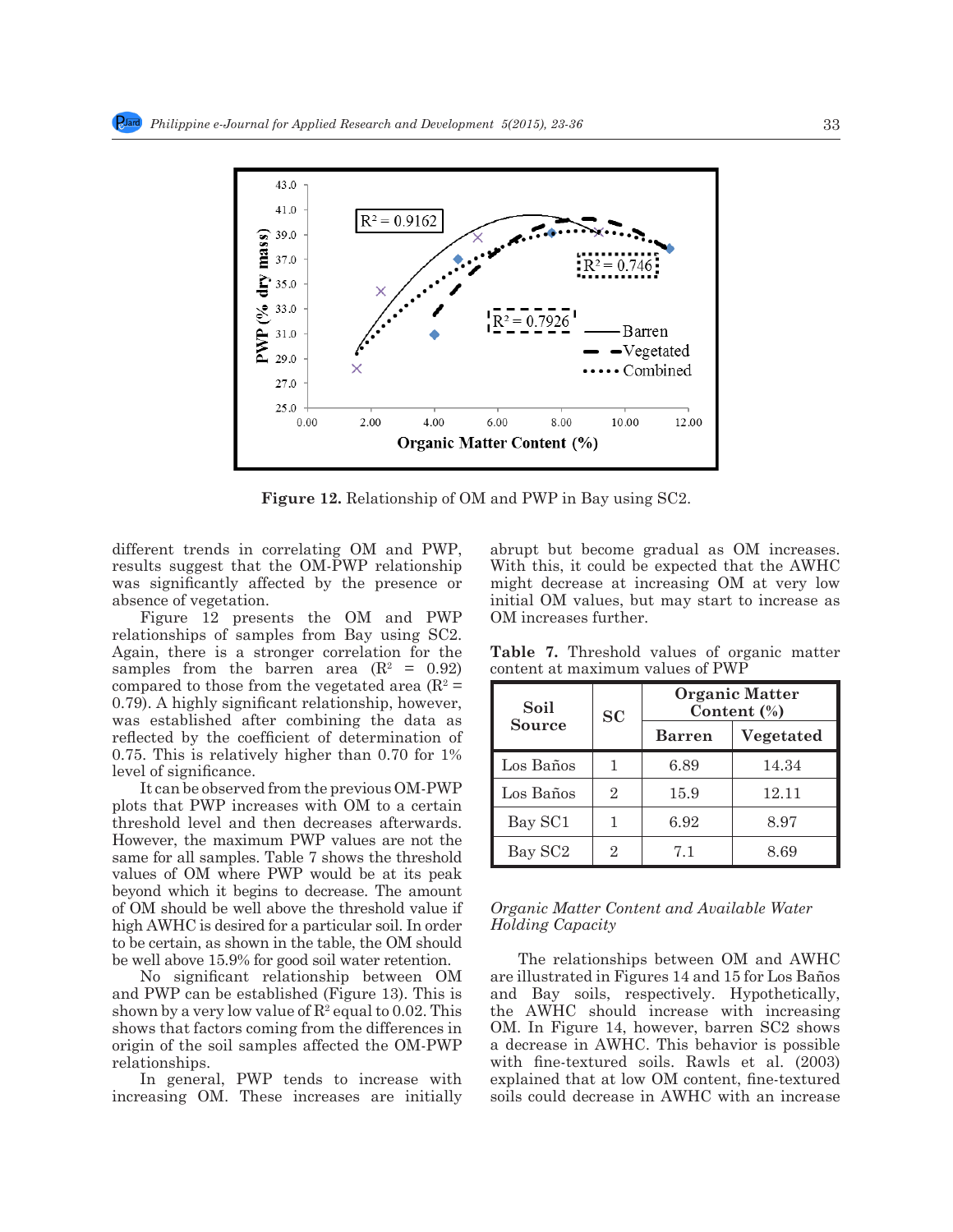

**Figure 13.** Relationship of OM and PWP using all observed values.



**Figure 14.** Relationship of OM and AWHC for Los Baños soils.

in OM. With low initial OM of only 2.73%, it is possible for barren SC2 to have a negative slope. Also, vegetated SC1 shows a negative slope. It is noteworthy, however, that the AWHC begins to increase at 10% SC. This is still consistent with the observation of Rawls et al. (2003) that when the OM is high in fine-textured soils, samples begin to increase in AWHC with increasing OM. Figures 14 and 15 show that most samples initially decrease in AWHC but as OM goes higher, the trends become increasing. This behavior is better represented by a quadratic equation rather than a linear equation. However, most values of  $\mathrm{R}^{\scriptscriptstyle{2}}$  are low and do not meet the minimum acceptable value for 5% level of significance.

Table 8 shows the values of OM with the minimum AWHC for the different soil samples and different soil conditioner treatments. In order to produce high values of AWHC, the OM content should be above the given threshold values.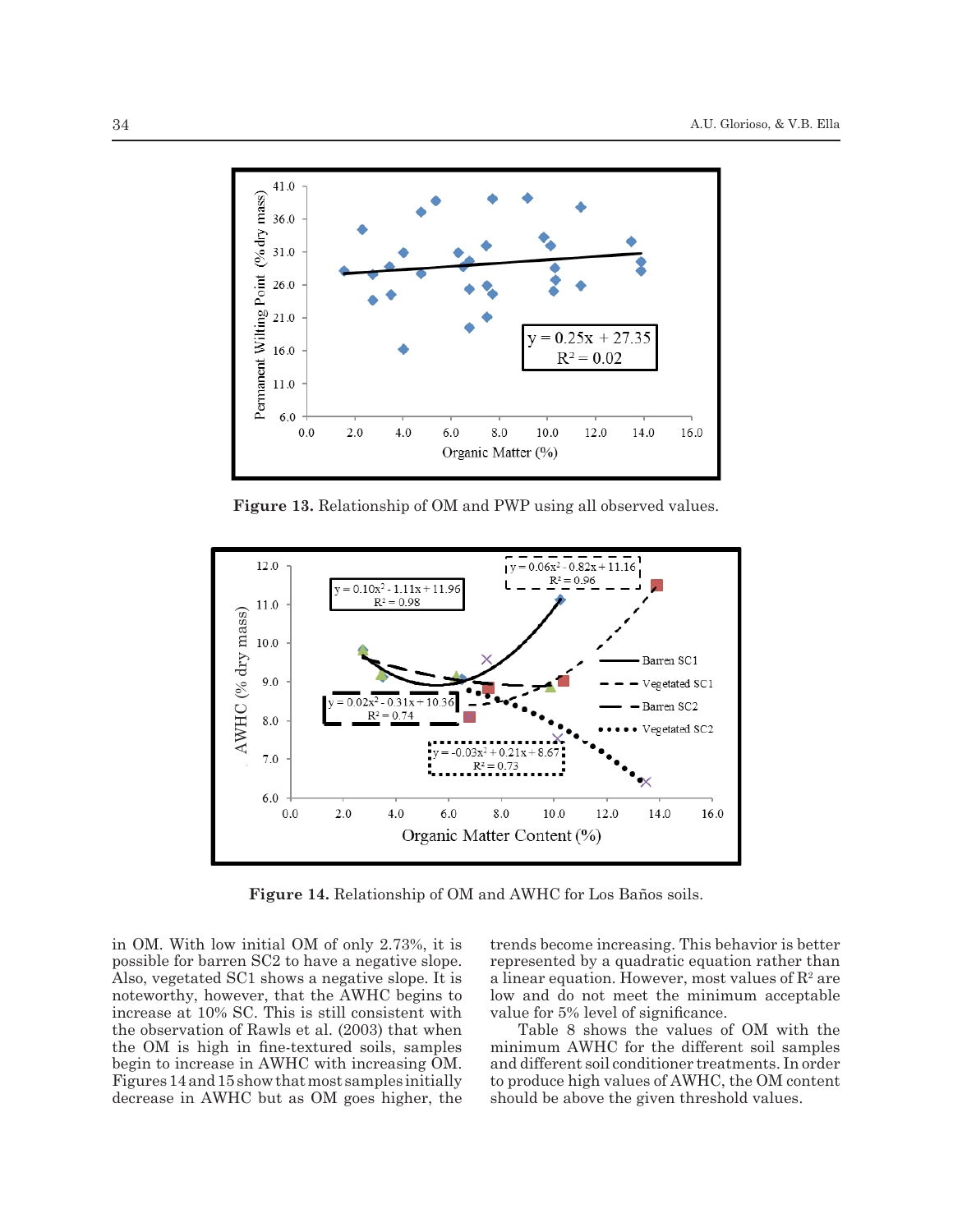| Soil Source and SC  | <b>Organic Matter Content (%)</b> |           |  |
|---------------------|-----------------------------------|-----------|--|
|                     | <b>Barren</b>                     | Vegetated |  |
| Los Baños SC1       | 5.53                              | 6.76      |  |
| Los Baños SC2       | 9.37                              | NΑ        |  |
| Bay SC1             | 11.65                             | 10.41     |  |
| Bay SC <sub>2</sub> | NΑ                                | NΑ        |  |

Table 8. Threshold values of organic matter content with minimum values of AWHC.



**Figure 15.** Relationship of OM and AWHC for Bay soils.

## **Conclusion**

This study was conducted to determine the effects of OM soil conditioners on AWHC of selected fine-textured soils. Results have shown linear relationships between FC and organic matter content. All plots were above the  $\mathbb{R}^2$  lower limit for 5% level of significance. The general equation derived is  $FC = 0.72(OM) + 41.02$ . Thus, there is increase in FC with increasing amount of soil conditioners applied. This implies better initial water absorption after application. This would also potentially lessen losses due to surface runoff.

However, the OM-PWP plots were different. In general, it was observed that the PWP abruptly increased with addition of OM at low initial OM values. However, the increases became gradual at high values of OM. Thus, the OM-PWP relationship was quadratic rather than linear. This indicates the need for higher OM content to decrease the PWP. Decreased PWP would allow crops to acquire water from soils even with low moisture content.

Though it is a common belief that an increase in OM would increase AWHC, results of the study have shown something different. In general, it was observed that AWHC decreases at low values of OM. But as the OM content increases, the AWHC will start to increase as well. Therefore, in order to have greater values of AWHC, the OM content of soils should be significantly increased. With high AWHC, there would be greater amount of moisture in the soil retained for plant use and there would be less water losses. Every percent increase in water retention would also result to a corresponding increase in the length of waiting time for the next irrigation, which would mean reduction in cost for water supply. Also, with higher AWHC, there would be better resistance against dry periods like El Niño. In addition, with the reduction of surface runoff due to an increase in water retention, there would be a potentially significant decrease in soil erosion.